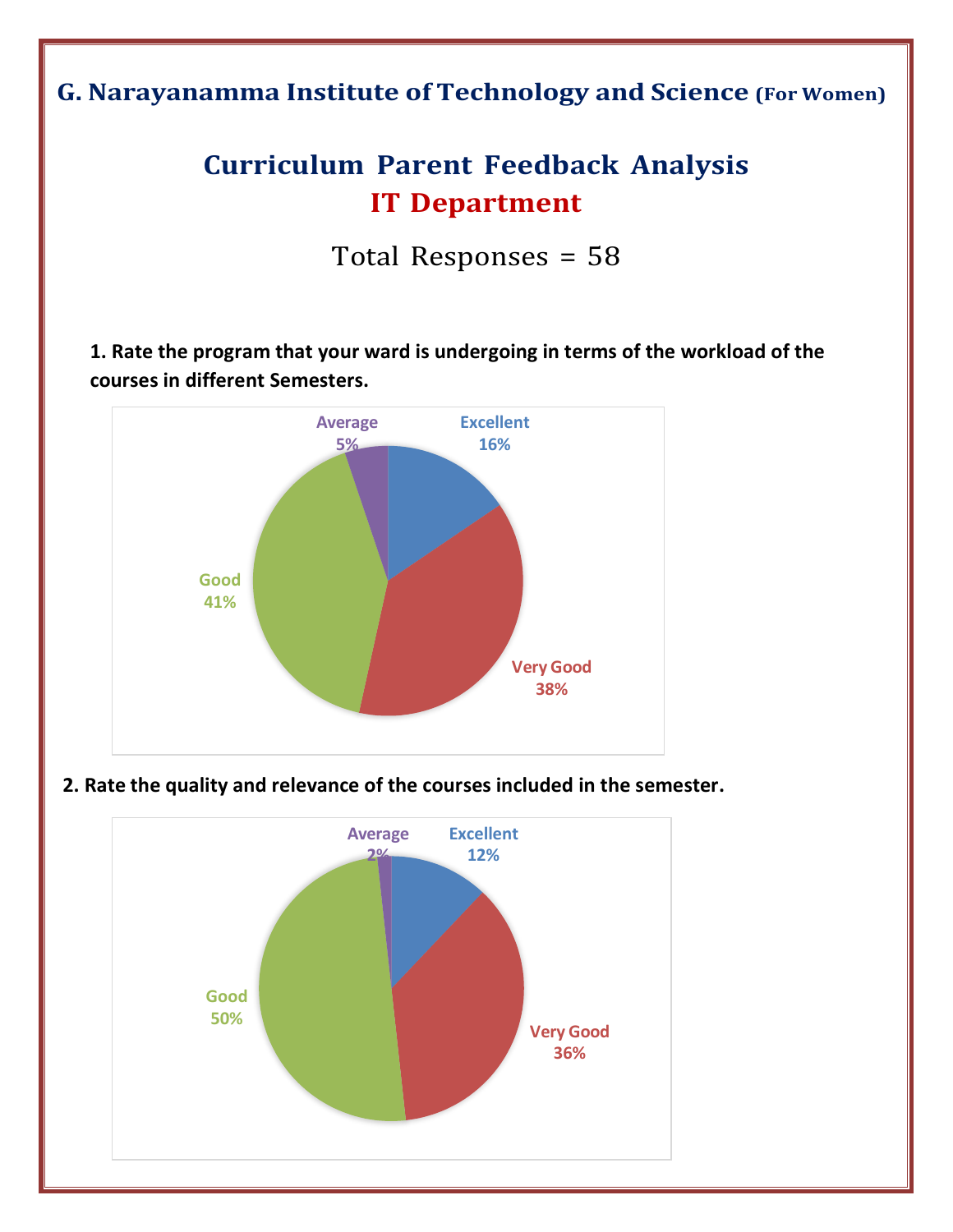

**4. Rate the treatment of the students by the faculty irrespective of the background of the student that includes Gender, caste, community creed etc. in teaching**

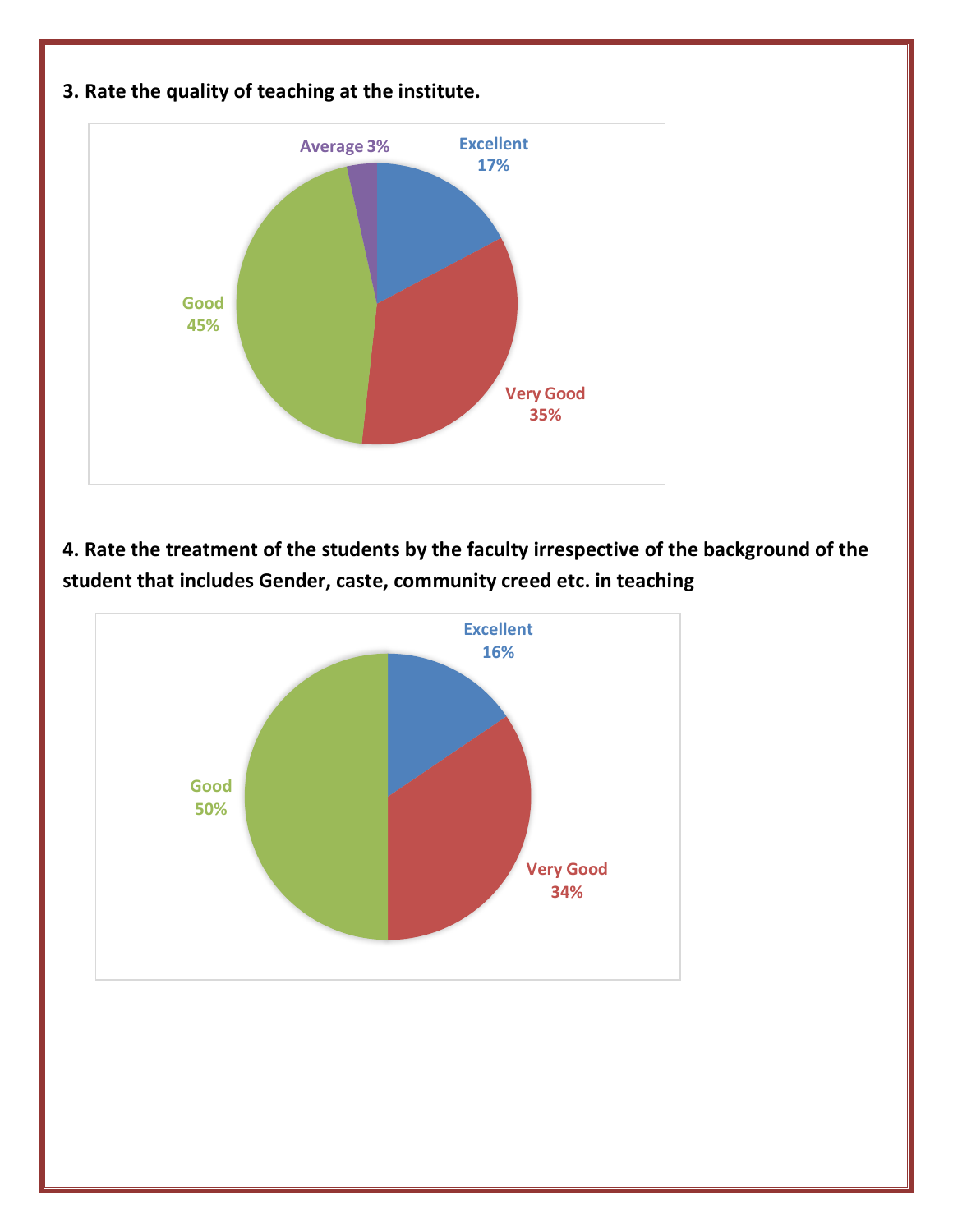

## **5. Rate the transparency of the evaluation system followed by the institute.**

### **6. Rate the Outcomes that your ward has achieved from the course.**

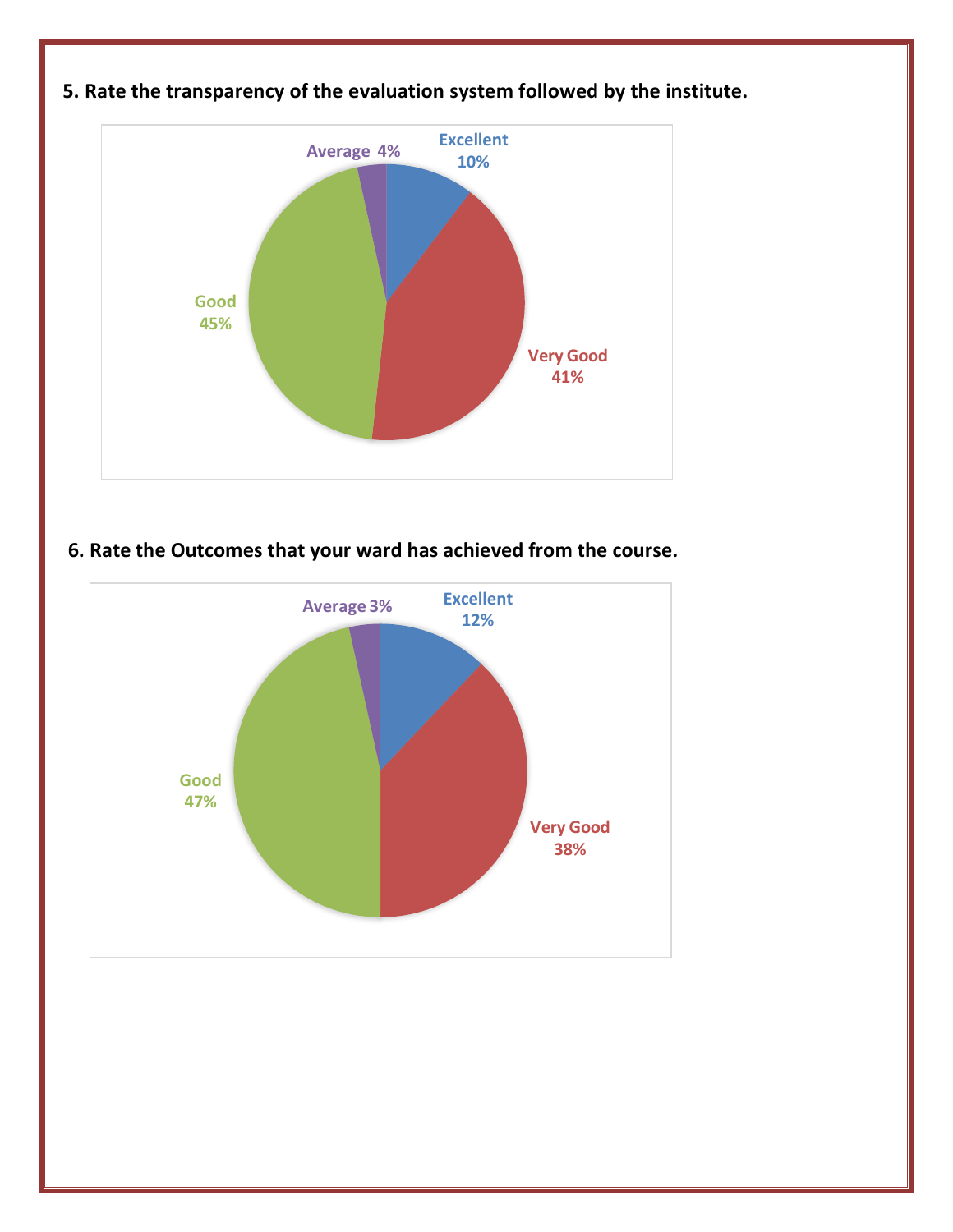**7. Rate the courses in terms of their relevance to the latest technologies or future technologies.**



**8. Rate the overall facilities available at the institute contributing towards your wards selfgrowth.**